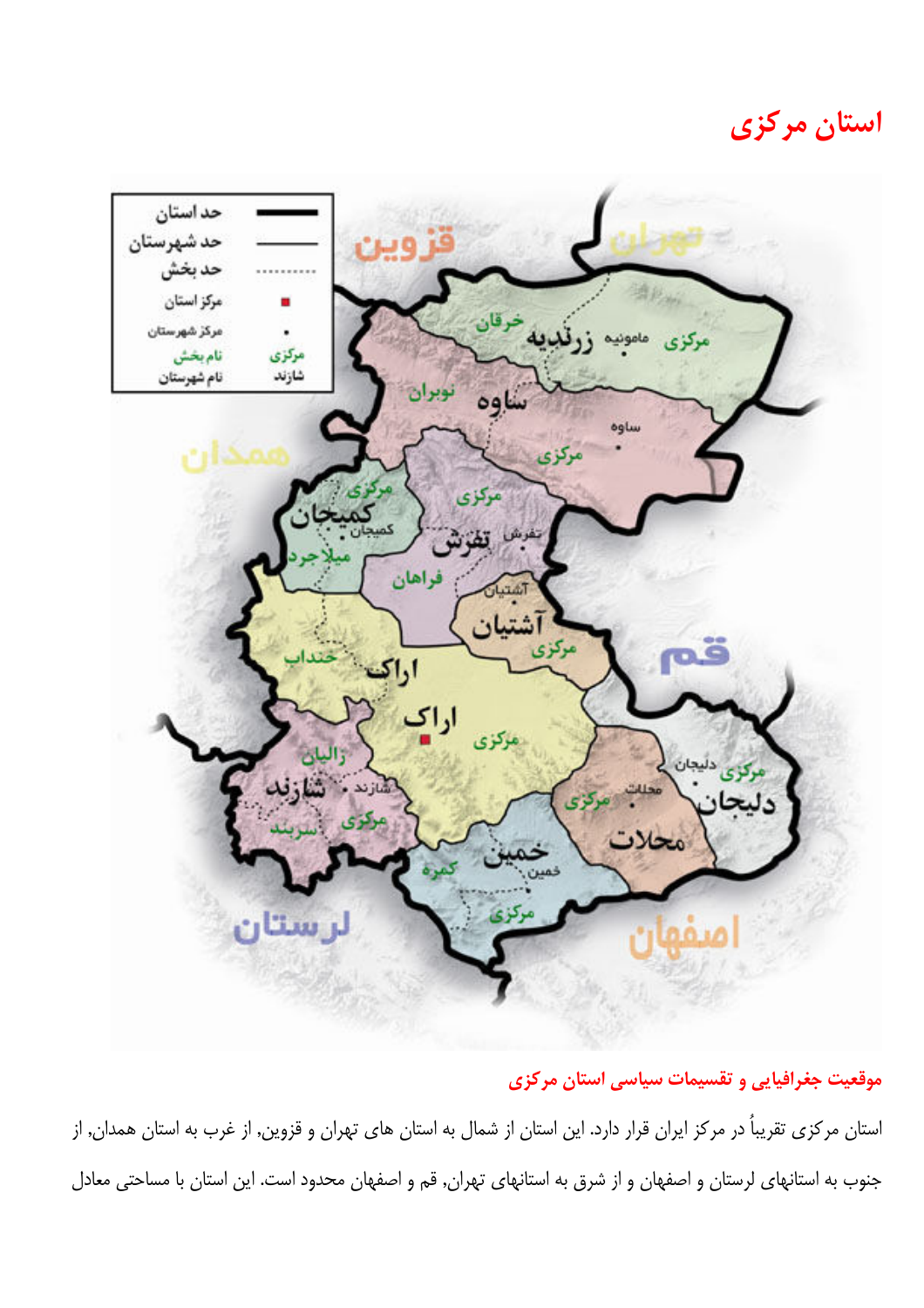۲۹۵۳۰ کیلومتر مربع حدود ۸۲ / ۱ درصد از مساحت کل کشور را به خود اختصاص داده است. بر اساس آخرین تقسیمات کشوری درسال ۱۳۷۵, استان مرکزی دارای ۸ شهرستان ۱۵٫ بخش, ۱۹ شهر، ۶۰ دهستان و ۱۳۹۴ آبادی دارای سکنه و ۴۶ آبادی خالی از سکنه است .



صنایع دستی

در اکثر شهرستان های استان مرکزی صنایع مختلف دستی وجود دارند که عمدتاً خاص عشایر منطقه اند . عشایری که در محدوده استان زندگی می کنند بومی منطقه نیستند و اکثر آنها از نواحی دیگر به این منطقه مهاجرت کرده و سکنی گزیده اند . مهم ترین گروه های ایلی استان شامل شاهسون ها، ایل کله کویی، ایل میش مس ( مست )، ایل خلج، ایل راوه و ایل کرد (کلهر) هستند که به ویژه زنان و دختران انواع صنایع دستی را تولید می کنند.

اهم صنایع دستی استان عبارتند از : فرش ساروق، اراک و محلات، قالیچه ساوه، گلیم و جاجیم تفرش، گیوه اراک و محصولات مسی که در شهرهای استان تولید می شود .

ساوه

ساوه از شهرهای استان مرکزی در کشور ایران است. ساوه شهری کهن است که نام آن در پارسی میانه ساوگ بوده است. زبان گفتاری مردم ساوه تا چندین دهه پیش فقط فارسی بوده است. در حال حاضر و بدلیل مهاجرت ساکنان اطراف ساوه به شهر که غالباً به زبان ترکی صحبت مینمایند، زبان ترکی هم در شهر بسیار معمول و رایچ میباشد.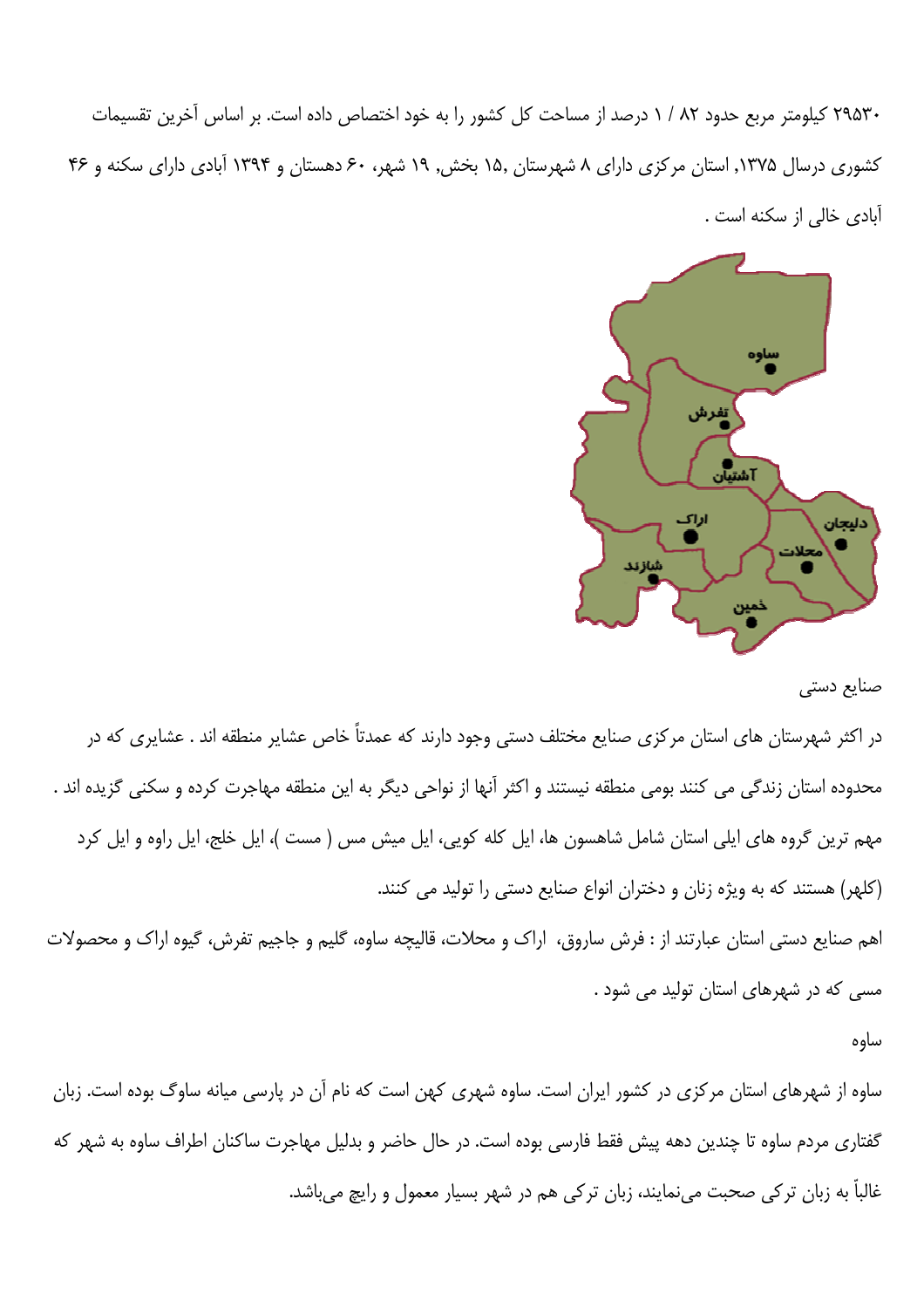پیشینه تاریخی

ساوه یکی از شهرهای بسیار پیشینه دار و باستانی ایران به شمار می٫رود. این شهر در دوران گذشته در برخورد کلان ترین راههای کاروانی میان ری باستان همدان، اصفهان، قزوین، زنجان، قم و کاشان قرار داشته و در روزگار پارتیان یکی از خانمانهای مهم میان راهی بوده و در سده ۷ (پیش از میلاد) یکی از دهدژهاو خانمانهای سرزمین ماد به شمار می رفته و زیست همگانی در این بخش از ایران از پیشینه و دیرینگی بسیار برخوردار است و از دید زمین شناسی از آن دوران سوم وچهارم زمین شناسی می باشد.

ساوه نخست از توابع میدان بوده و بعد بخشی از ری بزرگ شده و به سبب نزدیکی با میانههای نیرومند برخی دودمان و یادشاهان بر ایران گذشته از این که همواره از ارزش ویژهای برخوردار بوده دارائی و چمنزارهای آن نیز از دیرباز جای توجه دودمانها بوده و روی همین پایه فرمانروایان آن اغلب از میان دولتمردان بنام برگزیده شدهاند بعد از ساسانیان حکومت سامانیان و ال بویه و سپس سلجوقی بر این سرزمین دست داشتند.

در سده ۹ (هجری قمری) ساوه مورد حمله مغولها واقع شد که شهر مذکور را بکلی منهدم و ویران کردند کتابخانههای بزرگ و موزههای ساوه طعمه حریق شد وکتابها و ابزار دانشی کتابخانه و دانشوراننابود شدند.

ساوه از دیر باز محل برخوردهای نظامی کشورمان بوده در دوره مغول نیز گذرگاه جهانگردان بیگانه شد مار کوپولوی و نیزی و بسیاری از پیامبران و مبلغان آئینی، بازرگانان، و ایلچیان در گزارشها و نوشتههای خود از ساوه یاد کردهاند. پی آمد حمله مغول کاهش شدید مردم ساوه بوده که کاهش زیاد ماندگاران روستایی و ویران شدن دستگاههای آبیاری موجب افت شدید کشاورزی در سرزمین ساوه شد. در دوره صفویه که آئین شیعه آئین رسمی کشور شد منطقه ساوه در دوره یاد شده جزو زمینگاه علی شکر بود در سال ۹۰۸ با چیرگی صفویه بر پادشاه مراد عثمانی همدان که والی نشین زمینگاه یاد شده بود بدست قزلباشها افتاد. در زمان صفویه بود که اسکان بعضی ایلات وعشایر ترک زبان در ناحیه ساوه برای تقویت بنیه سرحدی غرب کشور و جلوگیری از نفوذ عثمانی ها انجام گرفت. در روزگار صفویه مردم ساوه از تیرههای گوناگون بودند و زبان و آداب و روسوم آنان نیز طبعا با هم فرق داشت. ولی از همین زمان بود که نفوذ فرهنگ و زبان ترکی در این منطقه شروع شد و تا به امروز هم ادامه دارد. نام ساوه

برای ساوه معانی چندی آورده اند: